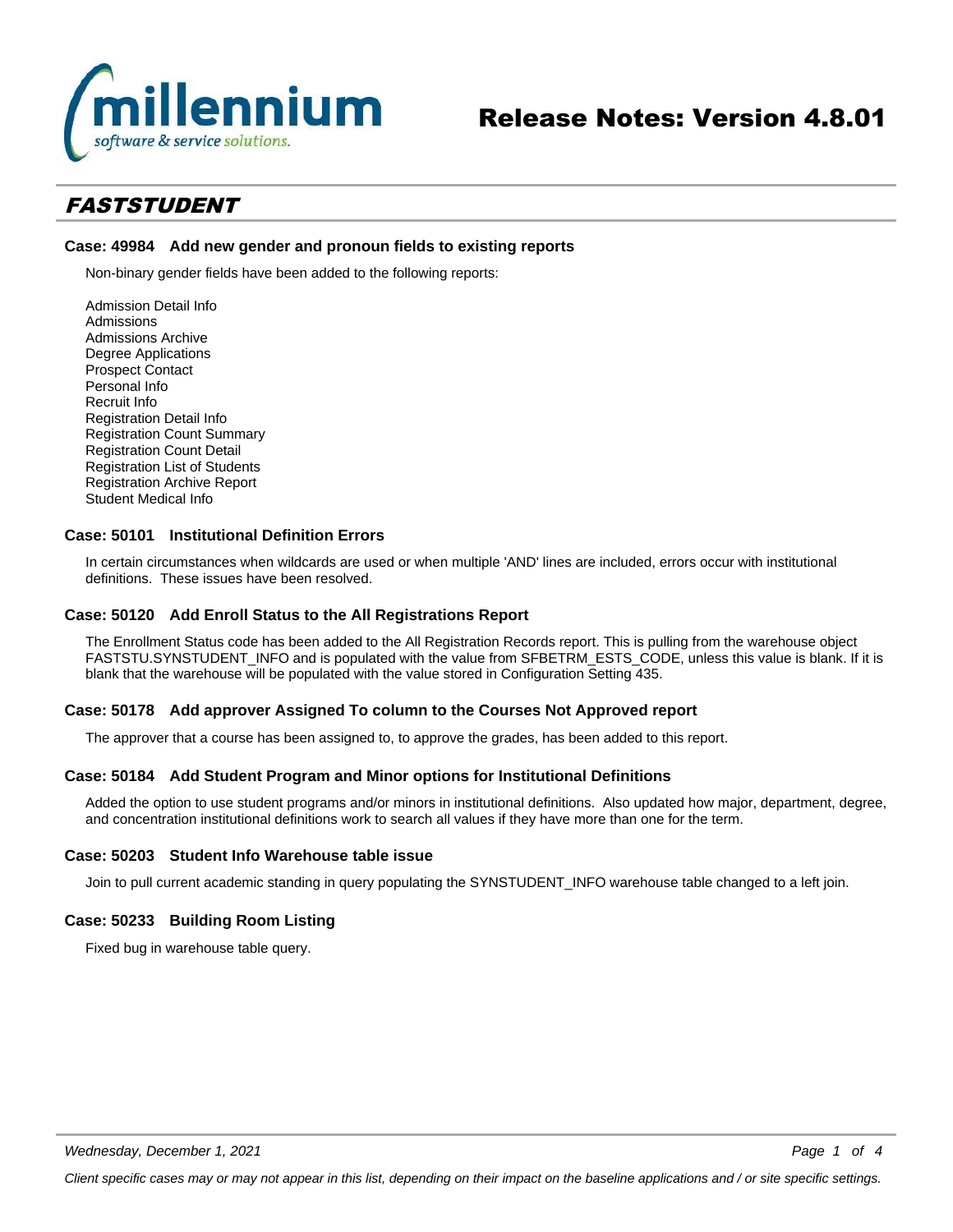

# Release Notes: Version 4.8.01

# **Case: 50240 Course Summary report: New Columns & Live Option**

The following columns have been added to the Course Summary and Enrollment Summary reports:

- Census Date
- Census Date 2
- Lab Hrs
- Lecture Hrs
- Other Hrs
- Prereq Check Mthd
- Schd Print Ind
- Sched Code
- Gradable Ind
- Weekly Hrs
- Billable Hrs

You can adjust whether new columns and/or filters are enabled via the Administration tab of the report(s).

The option to run the Course Summary report against live Banner data has also been added and is available for users with the 'Student - Live Reporting' role.

#### **Case: 50277 Student Major, Minor, Concentration, Department filter issue**

When using major, minor, and concentration filters from reporting pages, some incorrectly pulled majors for one term past the end effective term. This issue has been resolved.

#### **Case: 50283 Add additional columns to Prior College information report**

We have added Prior College GPA and Transfer Credits as optional columns to the Prior College report.

#### **Case: 50342 Add Live Option to Recruit report & Update Admissions to honor live mode on certain filters**

Recruit Info report: The option to run against live ERP data is available for users with the 'Student - Live Reporting' role.

Admissions Info report: Updated so that when being executed in Live mode, filters also pull from live data.

#### **Case: 50362 Transfer Course Detail Report - Live Reporting Option**

The option to run this report against live ERP data is now available for users with the 'Student - Live Reporting' role.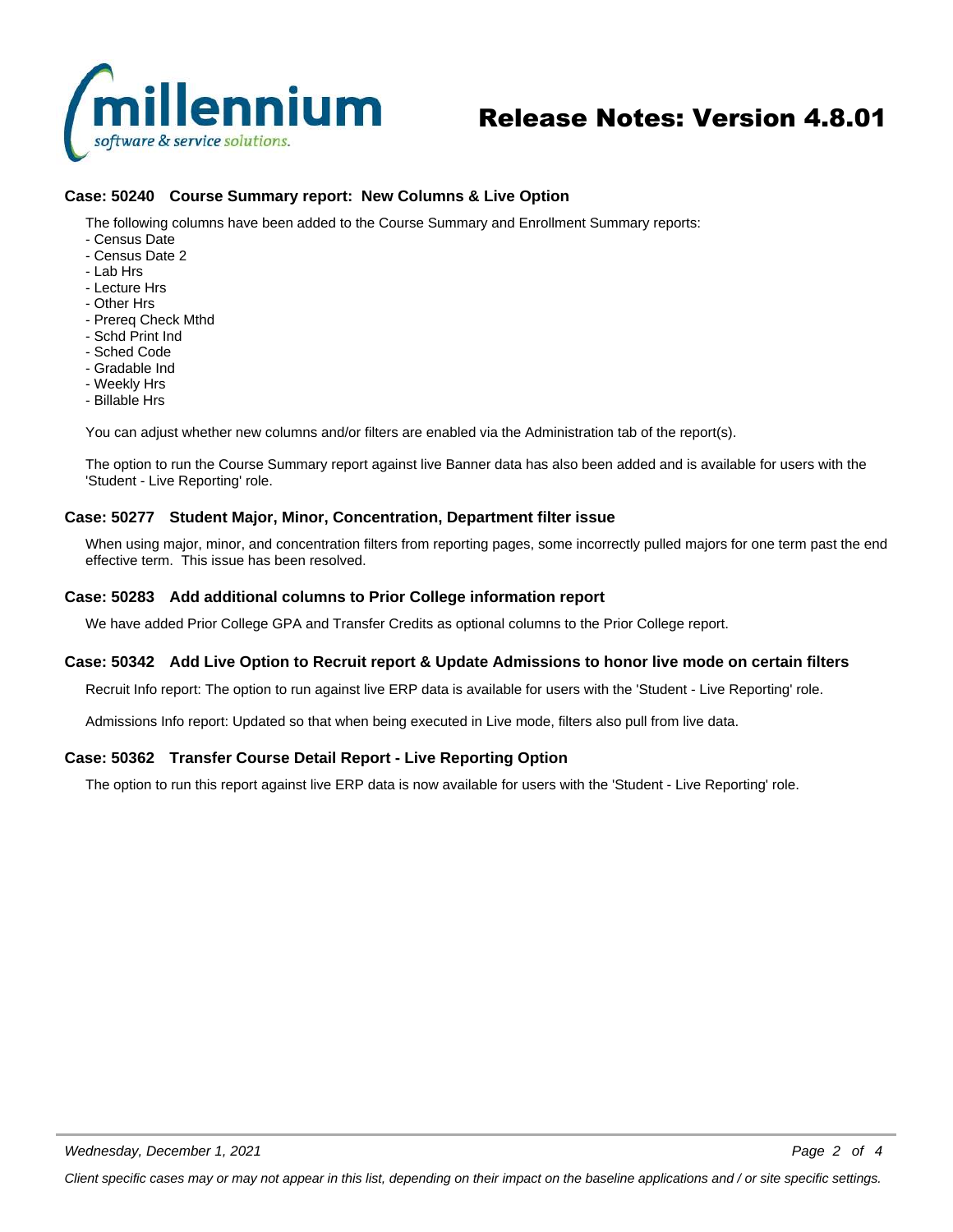

# Release Notes: Version 4.8.01

# **Case: 50403 Add fields to SYNDEGREE\_MAJOR\_LIST**

Multiple columns added to SYNDEGREE\_MAJOR\_LIST warehouse table and are now available to be added to the Degrees Granted report via Administration tab. MAJOR\_CODE\_2\_1, MINOR\_CODE\_2\_1, CONCENTRATION\_CODE\_2\_1, MAJOR\_CODE\_2\_2, CONCENTRATION\_CODE\_1\_3, MINOR\_CODE\_2\_2, CONCENTRATION\_CODE\_2\_2, CONCENTRATION\_CODE\_2\_3, DEGREE\_CODE\_DUAL, LEVEL\_CODE\_DUAL, DEPT\_CODE\_DUAL, COLLEGE\_CODE\_DUAL, MAJOR\_CODE\_DUAL, DEPT\_CODE\_1\_2, DEPT\_CODE\_2\_2, CONCENTRATION\_CODE\_121, CONCENTRATION\_CODE\_122, CONCENTRATION\_CODE\_123, CONCENTRATION\_CODE\_221, CONCENTRATION\_CODE\_222, CONCENTRATION\_CODE\_223, MAJOR\_DESC\_2\_1, MINOR\_DESC\_2\_1, CONCENTRATION\_DESC\_2\_1, MAJOR\_DESC\_2\_2, CONCENTRATION\_DESC\_1\_3, MINOR\_DESC\_2\_2, CONCENTRATION\_DESC\_2\_2, CONCENTRATION\_DESC\_2\_3, DEGREE\_DESC\_DUAL, LEVEL\_DESC\_DUAL, DEPT\_DESC\_DUAL, COLLEGE\_DESC\_DUAL, MAJOR\_DESC\_DUAL, DEPT\_DESC\_1\_2, DEPT\_DESC\_2\_2, CONCENTRATION\_DESC\_121, CONCENTRATION\_DESC\_122, CONCENTRATION\_DESC\_123, CONCENTRATION\_DESC\_221, CONCENTRATION\_DESC\_222, CONCENTRATION\_DESC\_223, MINOR\_DESC\_1, MINOR\_DESC\_2,

CONCENTRATION\_DESC\_2

*Page 3 of 4*